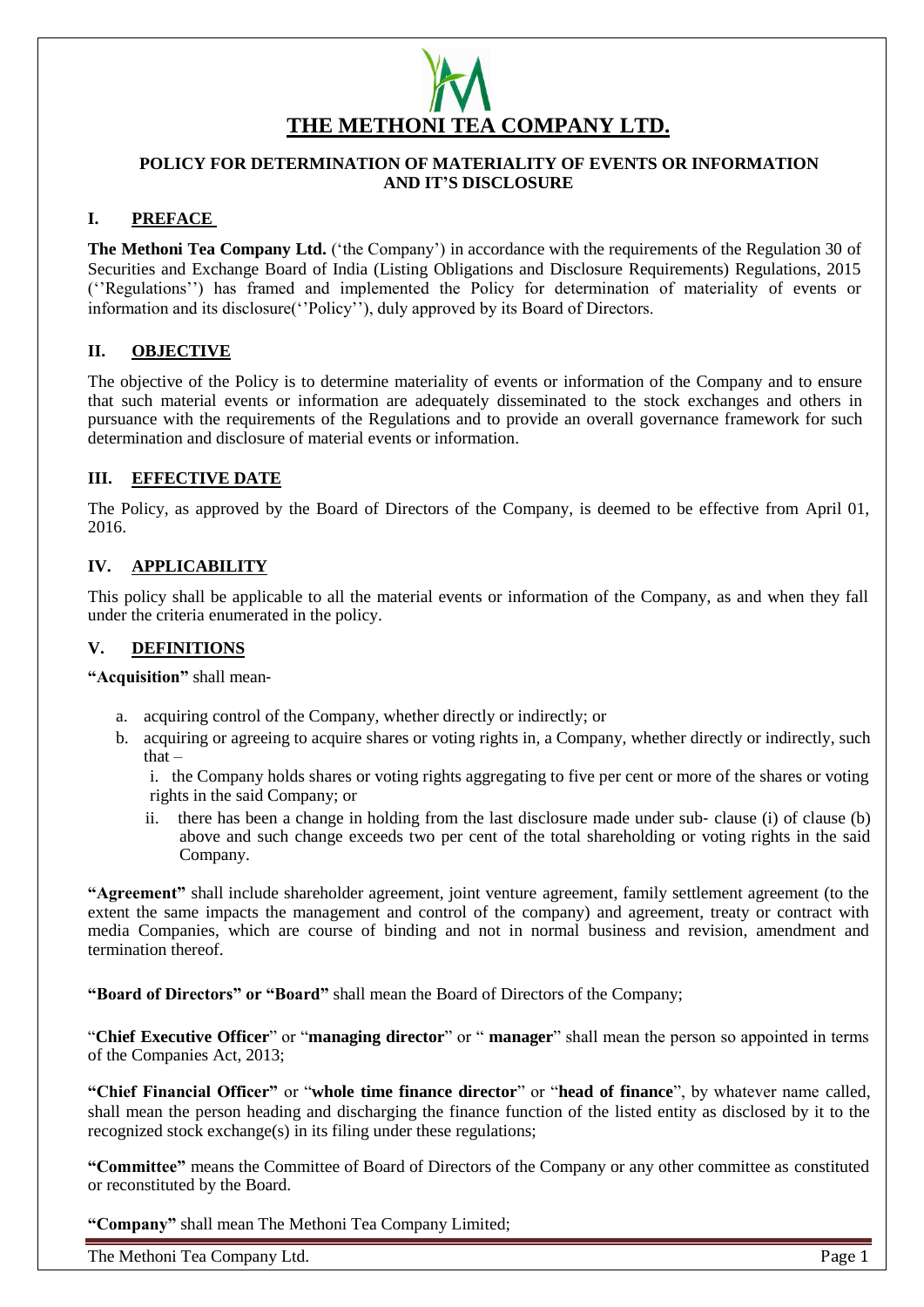**"Compliance Officer"** shall mean the official of the Company designated to be so;

**"Key Managerial Personnel (KMP)"** means Managing Director, or Chief Executive Officer or Manager or in their absence a Whole Time Director designated for the purpose;

**"Material Event" or "Material Information"** shall mean such event or information as set out in the Schedule of the Regulations or as may be determined in terms of this Policy. In the Policy, the words, "material" and "materiality" shall be construed accordingly.

**"Market Sensitive Information"** shall mean information concerning the Company that a reasonable person would expect to have a material effect on the price or value of its securities or information which causes the market to maintain the price of security at or about its current level when it would otherwise be expected to move materially in a particular direction, given price movements in the market generally or in the Company's sector.

**"Material Subsidiary"** shall mean any subsidiary Company of the Company which is or has been determined as a material subsidiary as per the provisions of the Regulations.

**"Officer"** means as assigned to the term in clause (59) of Section 2 of the Companies Act, 2013 and shall include Promoters of the Company.

**"Promoter" and "Promoter Group"** means as assigned to them in clauses (za) and (zb) of sub‐regulation (1) of regulation 2 of the Securities and Exchange Board of India (Issue of Capital and Disclosure Requirements) Regulations, 2009;

**"Securities"** means such securities as defined in section 2(h) of Securities Contracts (Regulation) Act, 1956;

**"Stock exchange"** means the stock exchanges where the Securities of the Company are listed;

**"Specified securities"** means 'equity shares' and 'convertible securities' as defined under clause (zj) of sub‐ regulation (1) of regulation 2 of the Securities and Exchange Board of India (Issue of Capital and Disclosure Requirements) Regulations, 2009;

Words and expressions used but not defined herein shall have the same meaning as assigned to them in the Regulations, the Securities and Exchange Board of India Act, 1992, the Securities Contracts (Regulation) Act, 1956, the Depositories Act, 1996, the Companies Act, 2013 and rules and regulations made thereunder or any other applicable acts/rules/regulations and or any statutory modification or re-enactment thereto, as the case may be.

# **VI. DISCLOSURE OF EVENTS OR INFORMATION**

The Company shall make timely disclosure of the following events or information to the stock exchanges, on their occurrence:

- a. Events or information as stated in **Annexure**‐**1** are deemed to be material and shall be disclosed without application of the criteria for materiality as referred in Clause VII below;
- b. Events or information as stated in **Annexure**‐**2** shall be disclosed based on the application of the criteria for materiality as referred in Clause VII below;
- c. Any other events or information viz. major development that is likely to affect business, e.g. emergence of new technologies, expiry of patents, any change of accounting policy that may have a significant impact on the accounts, etc. and brief details thereof and any other information which is exclusively known to the Company which may be necessary to enable the holders of securities of the Company to appraise its position and to avoid the establishment of a false market in such securities;
- d. Such other events or information as may be prescribed by the Securities and Exchange Board of India (SEBI) or any other regulatory authority for disclosure, from time to time.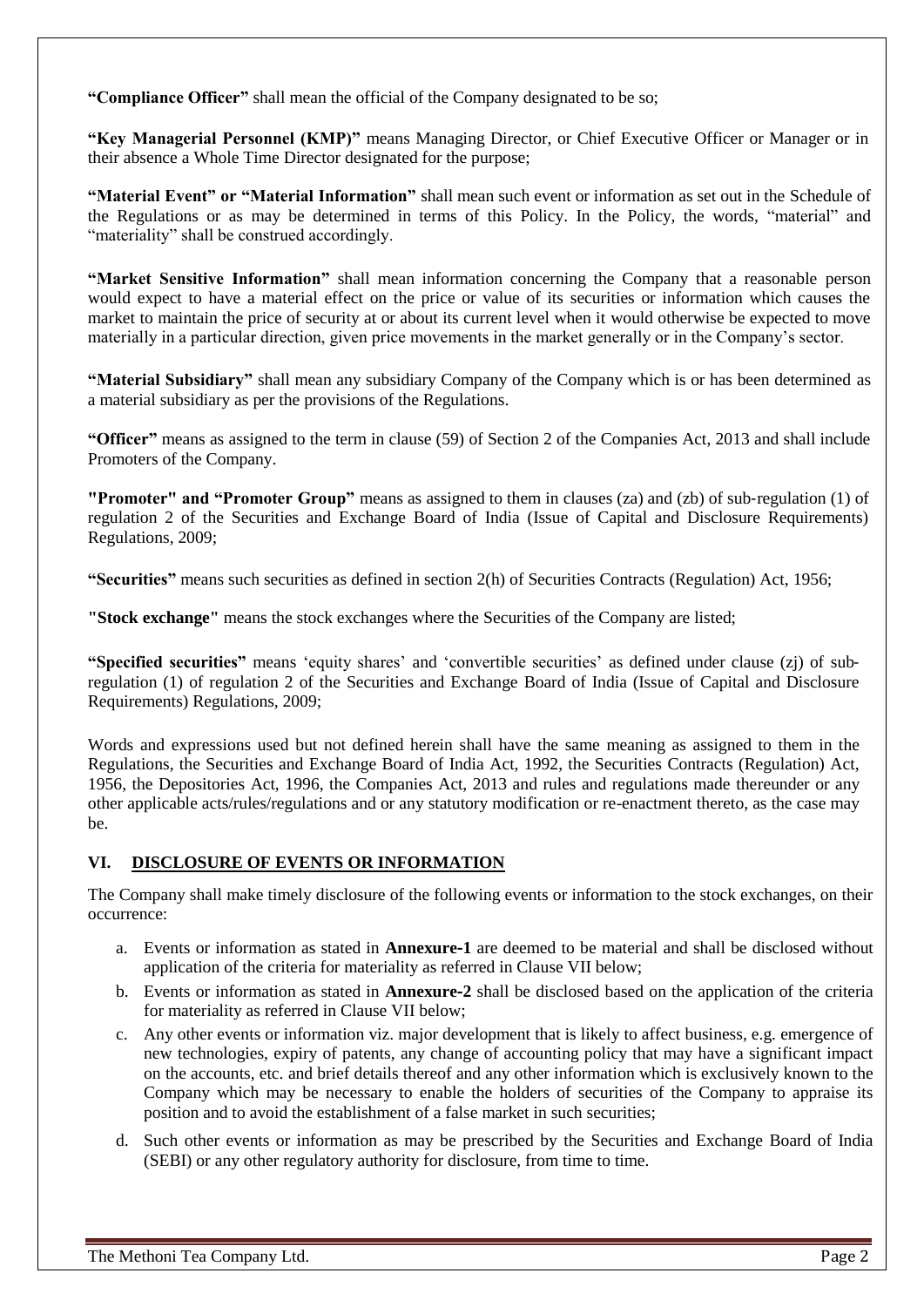## **VII. CRITERIA FOR DETERMINATION OF MATERIALITY OF EVENTS OR INFORMATION**

The Company shall consider the following criteria for determination of materiality of an event or information:

- a. The events or information is in any manner market sensitive information, or
- b. The omission of an event or information, is likely to result in discontinuity or alteration of event or information already available publicly; or
- c. The omission of an event or information is likely to result in significant market reaction if the said omission came to light at a later date;
- d. An event or information shall be considered to have a material effect on the Company in case such event or information may have an impact of over 10% of total turnover (standalone or consolidated as the case may be) or 25% of profit before tax, whichever is lesser, on the Company; and
- e. Any other event or information which in the opinion of the Board of Directors of the Company or its Committee is material.

### **VIII. AUTHORITY FOR DETERMINATION AND DISCLOSURE OF MATERIAL EVENTS OR INFORMATION**

The Board of Directors of the Company has authorized the Key Managerial Personnel of the Company to determine the materiality of an event or information and to make appropriate and timely disclosure of the same to Stock Exchanges, subject to the provisions of this Policy. They shall be further authorised severally to suo moto admit or repudiate any report, events or information, which has made public without authorization by media or any other means including but not limited to electronic means. They are further authorized to respond to rumors amongst the general public, which has no basis or credentials, in a way which best protects the interest of the Company. Such action taken by this KMPs however be brought to the attention of the Board of Directors at its immediately subsequent meeting.

## **IX. TIME LIMIT FOR DISCLOSURE OF MATERIAL EVENTS OR INFORMATION**

The Company shall make disclosure to Stock Exchange(s) of all events specified in **Clause VI** of this policy, as soon as reasonably possible but not later than twenty four hours from the occurrence of event or information and/or on becoming aware of it.

Provided that in case the disclosure is made after twenty four hours of occurrence of the event or information, the Company shall, along with such disclosures provide explanation for delay.

Provided further that disclosure with respect to events specified in Point (d) of Annexure‐1 of this policy, shall be made within thirty minutes of the conclusion of the board meeting.

Further, the Company shall, with respect to disclosures referred herein in this policy, make disclosures updating material developments on a regular basis, till such time the event is resolved/closed, with relevant explanations.

# **X. DISCLOSURE ON WEBSITE OF THE COMPANY**

The policy shall be disclosed on the website of the company. Further, the Company shall disclose on its website all such events or information which has been disclosed to stock exchange(s) under the regulation, and such disclosures shall be hosted on the website of the Company for a minimum period of five years and thereafter as per the archival policy of the listed entity, as disclosed on its website.

# **XI. AMENDTMENT**

The Board of Directors on its own and /or as per the recommendations of the Committee may amend this Policy, as and when deemed fit.

In case of any amendment(s), clarification(s), circular(s) etc. issued by the relevant authorities, not being consistent with the provisions laid down under this Policy, then such amendment(s), clarification(s), circular(s) etc. shall prevail upon the provisions given in this Policy and the Policy shall stand amended accordingly from the effective date as laid down under such amendment(s), clarification(s), circular(s) etc.

> *For Methoni Tea Company Limited Sd/- Director*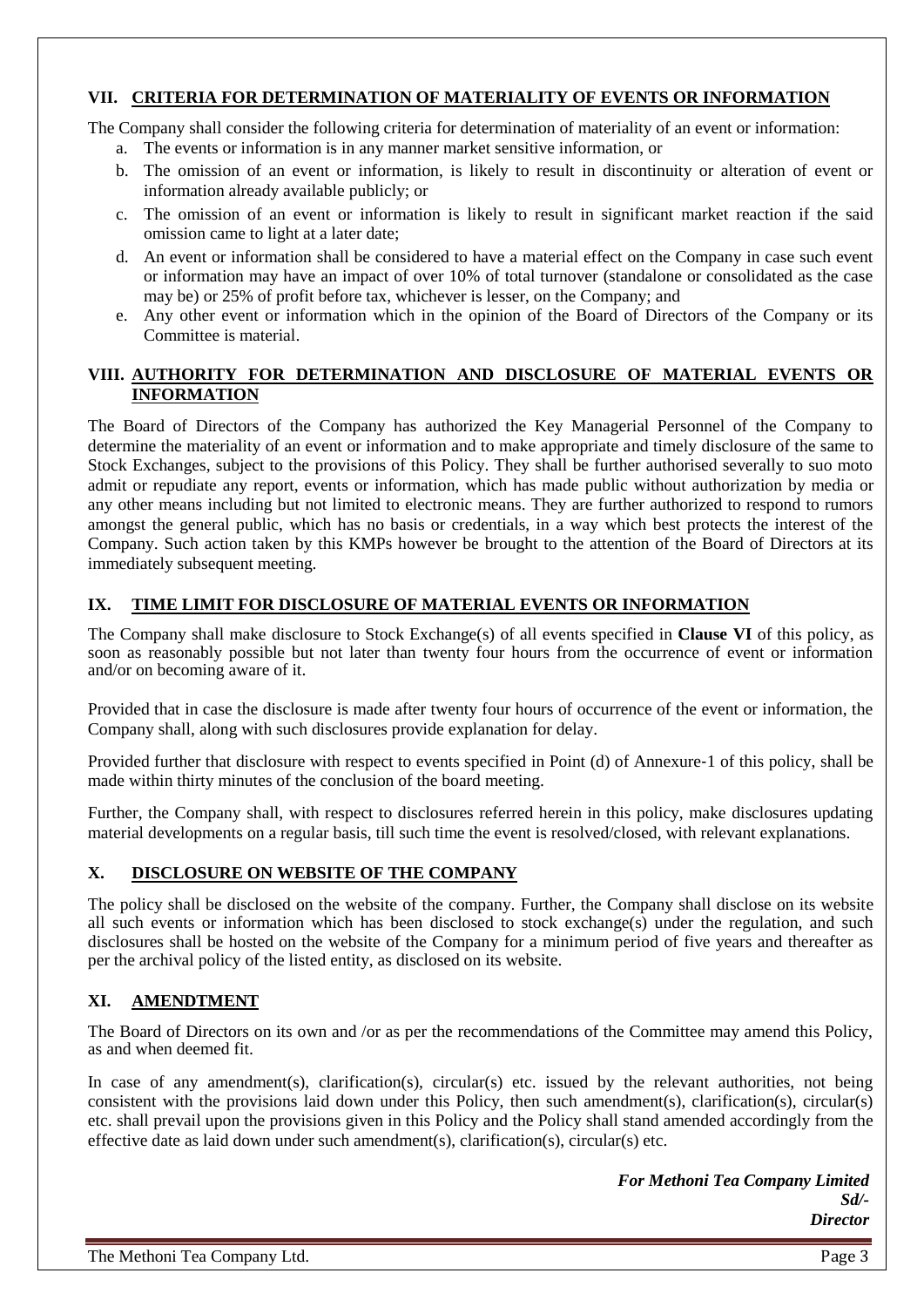### **ANNEXURE - 1**

#### **Events which shall be disclosed without any application of the guidelines for materiality:**

- 1. Acquisition(s) (including agreement to acquire), Scheme of Arrangement (amalgamation/ merger/ demerger/restructuring), or sale or disposal of any unit(s), division(s) or subsidiary of the Company or any other restructuring.
- 2. Issuance or forfeiture of securities, split or consolidation of shares, buyback of securities, any
- 3. restriction on transferability of securities or alteration in terms or structure of existing securities including forfeiture, reissue of forfeited securities, alteration of calls, redemption of securities etc.
- 4. Revision in Rating(s).
- 5. Outcome of Meetings of the Board of Directors: The Company shall disclose to the Exchange(s), within 30 minutes of the closure of the meeting, held to consider the following:
	- a) dividends and/or cash bonuses recommended or declared or the decision to pass any dividend and the date on which dividend shall be paid/dispatched;
	- b) any cancellation of dividend with reasons thereof;
	- c) the decision on buyback of securities;
	- d) the decision with respect to fund raising proposed to be undertaken;
	- e) Increase in capital by issue of bonus shares through capitalization including the date on which such bonus shares shall be credited/dispatched;
	- f) reissue of forfeited shares or securities, or the issue of shares or securities held in reserve for future issue or the creation in any form or manner of new shares or securities or any other rights, privileges or benefits to subscribe to;
	- g) short particulars of any other alterations of capital, including calls;
	- h) financial results;
	- i) decision on voluntary delisting by the Company from stock exchange(s).
- 6. Agreements (viz. Shareholder agreement(s), joint venture agreement(s), family settlement agreement(s) (to the extent that it impacts management and control of the Company), agreement(s)/treaty(ies)/contract(s) with media Companies) which are binding and not in normal course of business, revision(s) or amendment(s) and termination(s) thereof.
- 7. Fraud/defaults by promoter or Key Managerial Personnel or by Company or arrest of Key Managerial Personnel or promoter.
- 8. Change in Directors, Key Managerial Personnel, Auditor and Compliance Officer.
- 9. Appointment or discontinuation of share transfer agent.
- 10. Corporate debt restructuring.
- 11. One time settlement with a bank.
- 12. Reference to BIFR and winding-up petition filed by any party / creditors.
- 13. Issuance of Notices, call letters, resolutions and circulars sent to shareholders, debenture holders or creditors or any class of them or advertised in the media by the Company.
- 14. Proceedings of Annual and Extra-ordinary General Meetings of the Company.
- 15. Amendments to memorandum and articles of association of the Company, in brief.
- 16. Schedule of Analyst or institutional investor meet and presentations on financial results made by the Company to analysts or institutional investors.